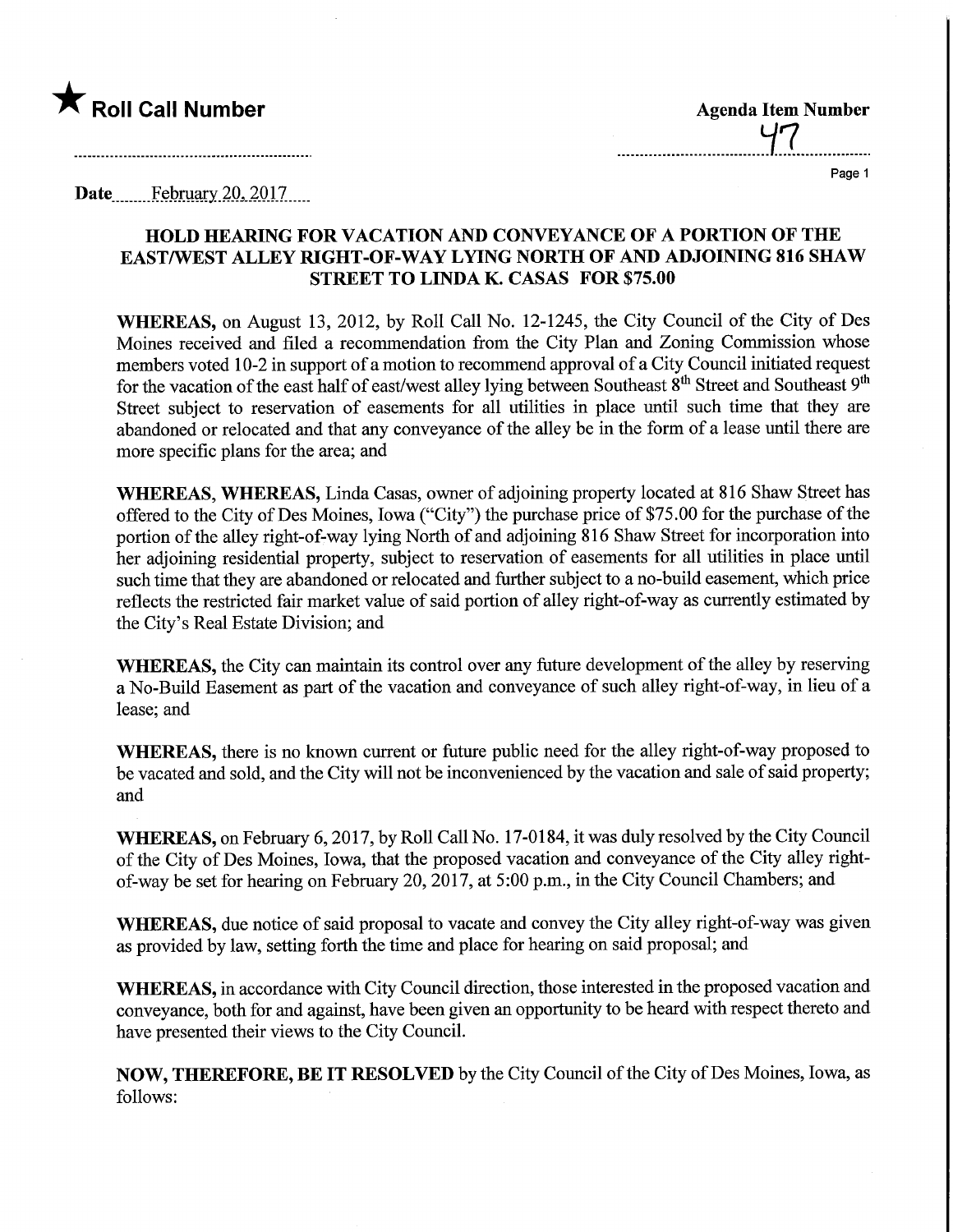

Roll Call Number Agenda Item Number<br>
Agenda Item Number<br>
Agenda Item Number Page 2

Date February 20, 2017

1. Upon due consideration of the facts and statements of interested persons, any and all objections to the proposed vacation and conveyance of a portion of the east/west alley lying north of and adjoining 816 Shaw Street, as described herein, are hereby overruled and the hearing is closed.

2. There is no public need or benefit for the alley right-of-way proposed to be vacated, and the public would not be inconvenienced by reason of the vacation of a portion of the east/west alley lying north of and adjoining 816 Shaw Street, legally described as follows, and said vacation is hereby approved:

ALL THAT PART OF THE EAST/WEST ALLEY RIGHT OF WAY IN BLOCK 52, TOWN OF DE MOINE, AN OFFICIAL PLAT, LYING SOUTH OF AND ADJOINING ALL OF LOT 9 IN SAID BLOCK 52 AND LYING SOUTH OF AND ADJOINING THE NORTH/SOUTH ALLEY RIGHT OF WAY IN SAID BLOCK 52, ALL NOW INCLUDED IN AND FORMING A PART OF THE CITY OF DES MOINES, POLK COUNTY, IOWA.

3. The proposed sale of such vacated alley right-of-way, as legally described below, to the grantee, and for the consideration identified below, subject to the reservation of easements for all utilities in place until such time that they are abandoned or relocated and further subject to a no-build easement, and said conveyance is hereby approved:

Grantee: Linda K. Casas Consideration: \$75.00 Legal Description:

ALL THAT PART OF THE VACATED EAST/WEST ALLEY RIGHT OF WAY LYING NORTH OF AND ADJOINING LOTS 6, 7 AND 8, BLOCK 52, TOWN OF DE MOINE, AN OFFICIAL PLAT, ALL NOW INCLUDED IN AND FORMING A PART OF THE CITY OF DES MOINES, POLK COUNTY, IOWA AND CONTAINING APROXIMATELY 2700 SQUARE FEET.

4. The Mayor is authorized and directed to sign the Offer to Purchase and Quit Claim Deed for the conveyance as identified above, and the City Clerk is authorized and directed to attest to the Mayor's signature.

5. Upon proof of payment of the consideration, plus \$113.00 for publication and recording costs, the City Clerk is authorized and directed to forward the original of the Quit Claim Deed, together with a certified copy of this resolution and of the affidavit of publication of the notice of this hearing, to the Real Estate Division of the Engineering Department for the purpose of causing said documents to be recorded.

6. The Real Estate Division Manager is authorized and directed to forward the original of the Quit Claim Deed, together with a certified copy of this resolution and of the affidavit of publication of the notice of this hearing, to the Polk County Recorder's Office for the purpose of causing these documents to be recorded.